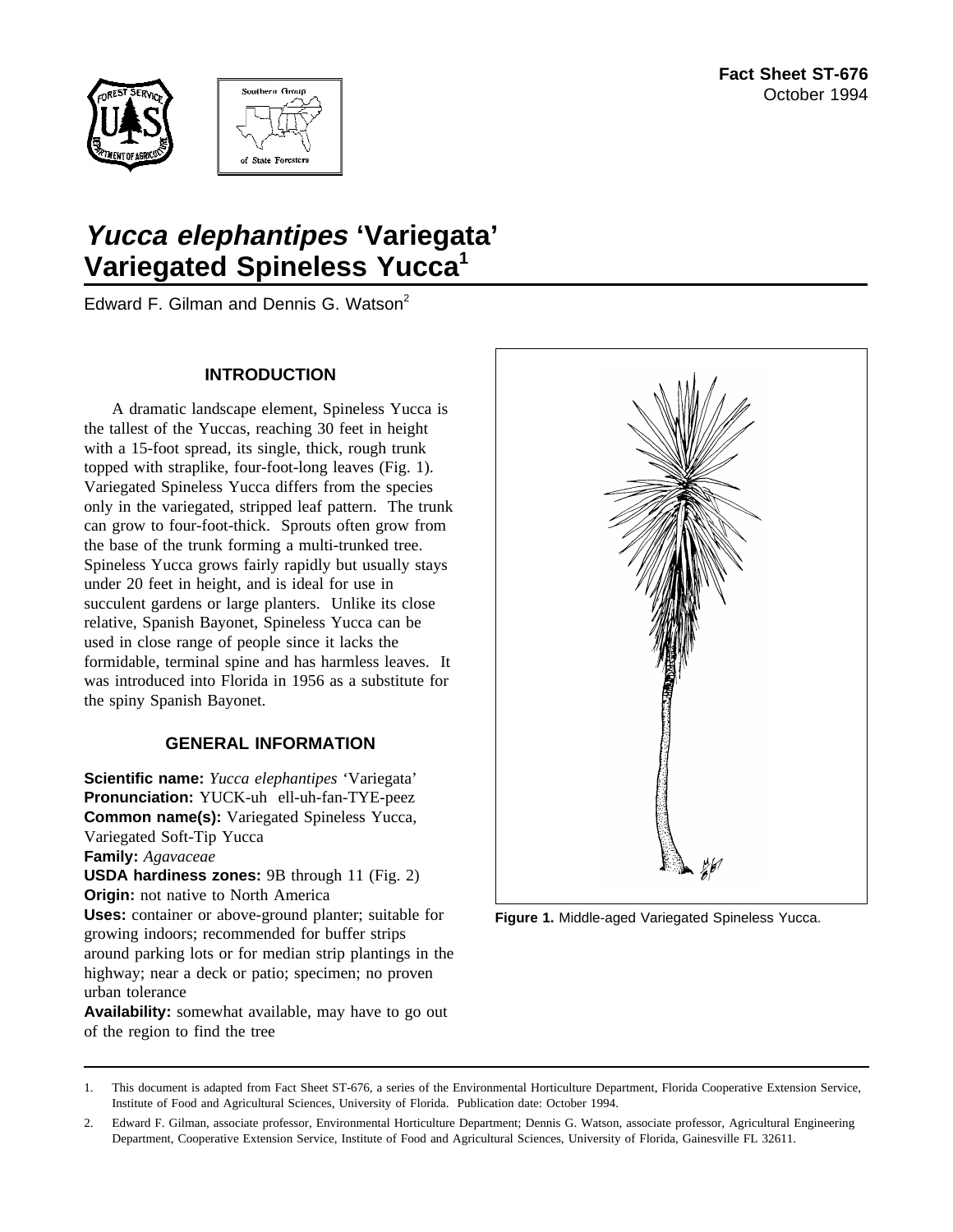

**Figure 2.** Shaded area represents potential planting range.

#### **DESCRIPTION**

**Height:** 20 to 30 feet **Spread:** 10 to 15 feet **Crown uniformity:** irregular outline or silhouette **Crown shape:** upright **Crown density:** open **Growth rate:** fast **Texture:** coarse

# **Foliage**

**Leaf arrangement:** alternate; spiral (Fig. 3) **Leaf type:** simple **Leaf margin:** entire **Leaf shape:** lanceolate; linear **Leaf venation:** parallel **Leaf type and persistence:** evergreen **Leaf blade length:** >36 inches **Leaf color:** variegated **Fall color:** no fall color change **Fall characteristic:** not showy

#### **Flower**

**Flower color:** white **Flower characteristics:** showy; summer flowering

#### **Fruit**

**Fruit shape:** oval **Fruit length:** .5 to 1 inch **Fruit covering:** fleshy **Fruit color:** brown **Fruit characteristics:** does not attract wildlife; inconspicuous and not showy; no significant litter problem

#### **Trunk and Branches**

**Trunk/bark/branches:** routinely grown with, or trainable to be grown with, multiple trunks; grow mostly upright and will not droop; showy trunk; no thorns **Pruning requirement:** requires pruning to develop strong structure **Breakage:** resistant

**Current year twig color:** green

**Current year twig thickness:** stout